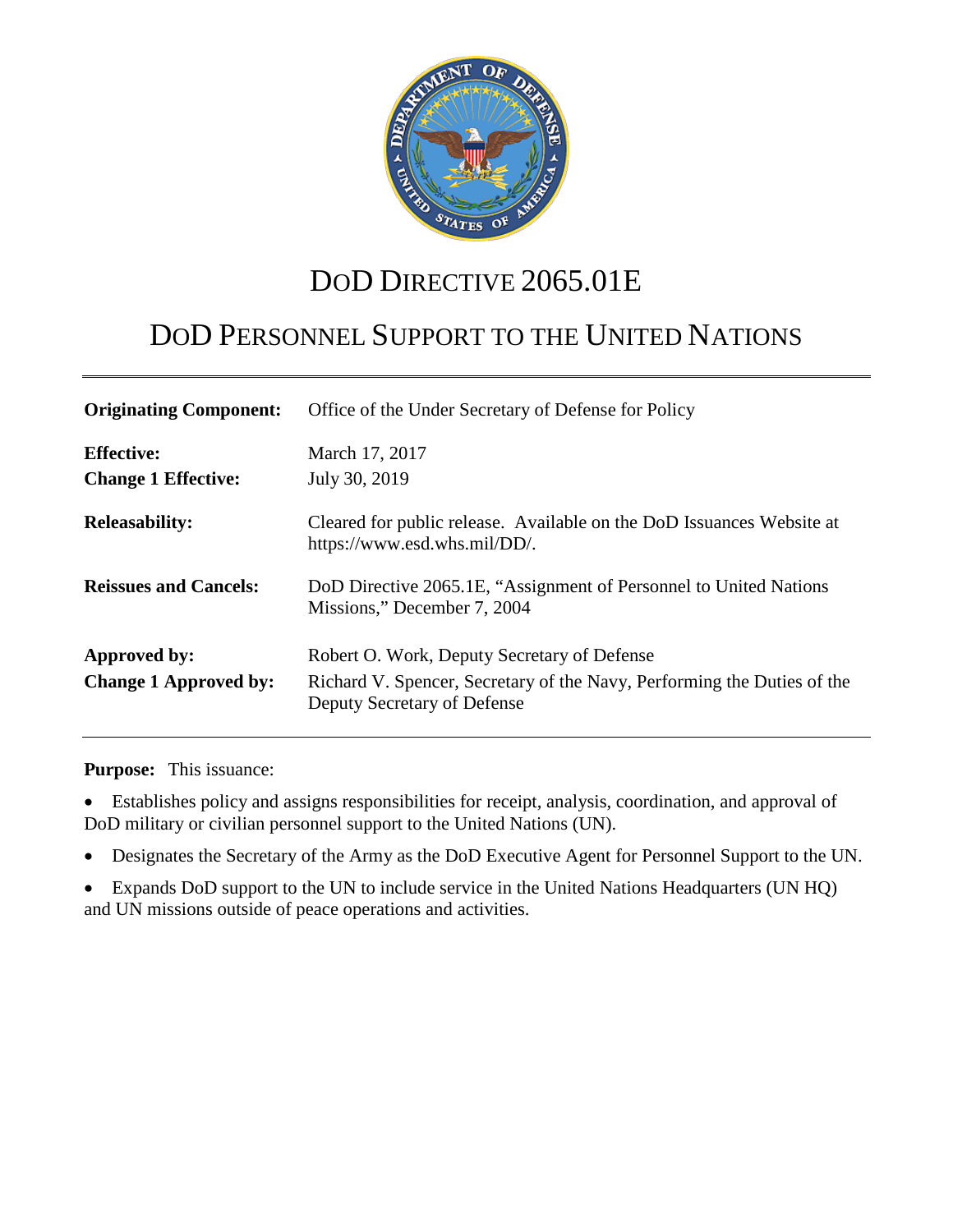# **TABLE OF CONTENTS**

| 2.2. Assistant Secretary of Defense for Special Operations and Low-Intensity Conflict 5 |  |  |
|-----------------------------------------------------------------------------------------|--|--|
|                                                                                         |  |  |
|                                                                                         |  |  |
|                                                                                         |  |  |
|                                                                                         |  |  |
|                                                                                         |  |  |
|                                                                                         |  |  |
|                                                                                         |  |  |
|                                                                                         |  |  |
|                                                                                         |  |  |
|                                                                                         |  |  |
|                                                                                         |  |  |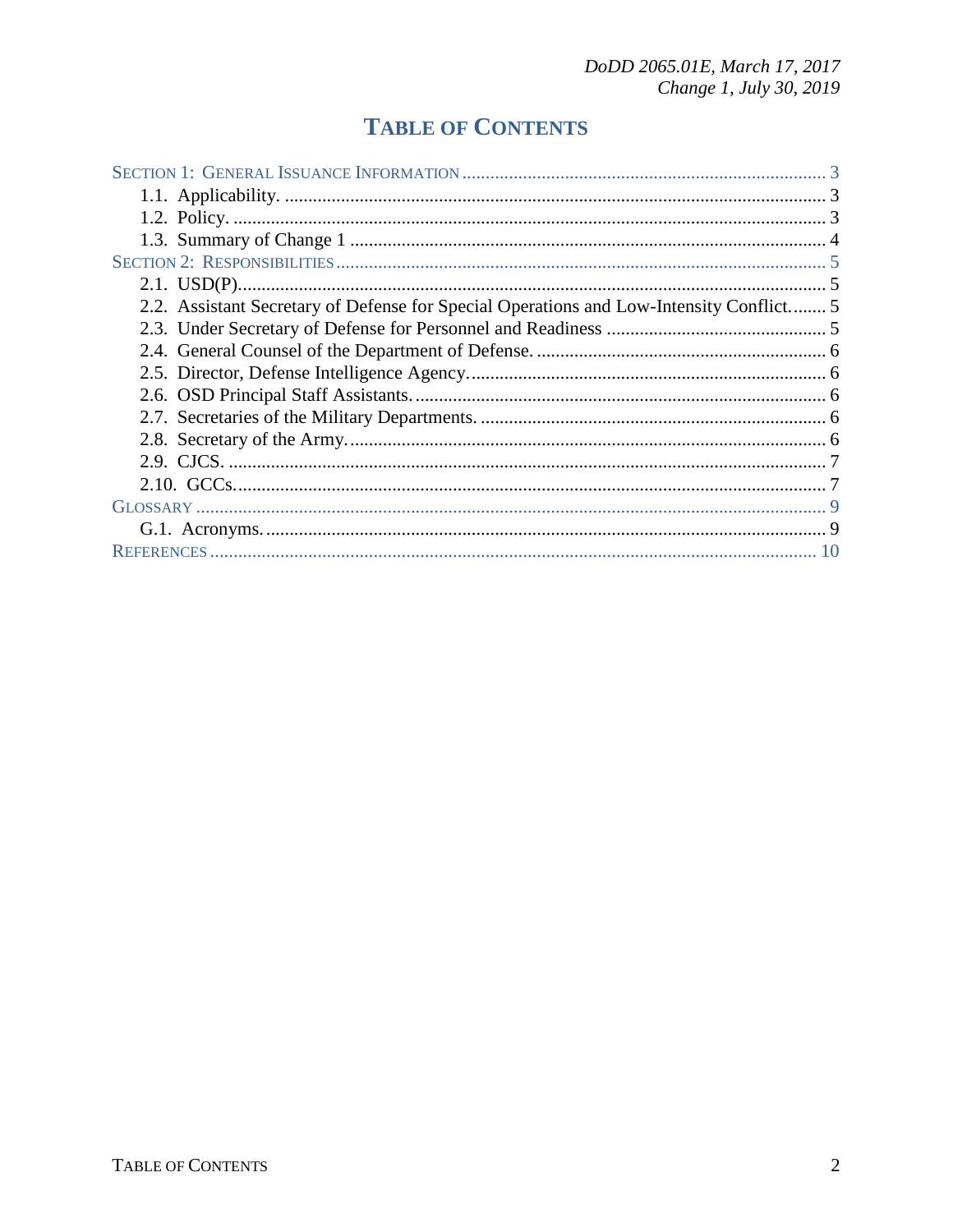## **SECTION 1: GENERAL ISSUANCE INFORMATION**

### <span id="page-2-1"></span><span id="page-2-0"></span>**1.1. APPLICABILITY.**

a. This issuance applies to:

(1) OSD, the Military Departments, the Office of the Chairman of the Joint Chiefs of Staff (CJCS) and the Joint Staff, the Combatant Commands, the Office of the Inspector General of the Department of Defense , the Defense Agencies, the DoD Field Activities, and all other organizational entities within the DoD.

(2) Personnel allocations or assignments in support of the UN HQ or a UN mission in place on the effective date of this issuance and to the allocation or assignment of personnel to the UN HQ or a UN mission in the future.

b. This issuance does not apply to:

(1) Deployment of units in support of UN missions. When the deployment of units is required, the CJCS will prepare appropriate orders for approval by the Secretary of Defense.

(2) Temporary tasking of personnel who are not under the operational control of the UN. Such details may include support to UN missions or contingents for in-mission mentoring, training, advising, or assisting activities.

c. This issuance takes precedence over DoD memoranda or other issuances that contain conflicting guidance on the allocation or assignment of personnel to the UN HQ, to UN missions, or to the DoD Executive Agent for Personnel Support to the UN responsible for such allocations or assignments.

<span id="page-2-2"></span>**1.2. POLICY.** DoD will support UN peace operations in part by providing qualified personnel to serve in various UN roles. It is DoD policy that:

a. The Secretary of Defense will approve all initial allocations or assignments of DoD personnel to UN missions. The Under Secretary of Defense for Policy will approve all initial allocations or assignments of DoD personnel to the UN HQ. The DoD Executive Agent for Personnel Support to UN Missions will manage follow-on allocations or assignments of DoD personnel to a UN mission or the UN HQ, including those resulting from the extension of a UN Security Council mandate.

b. The Secretary of Defense will decide when to remove DoD personnel from a UN mission.

c. DoD will seek full status protections for its personnel operating in all UN missions consistent with DoD Directive 5525.1 and the July 11, 2006, Secretary of Defense memorandum. Such protections for DoD personnel operating in UN missions may be provided, as appropriate, through: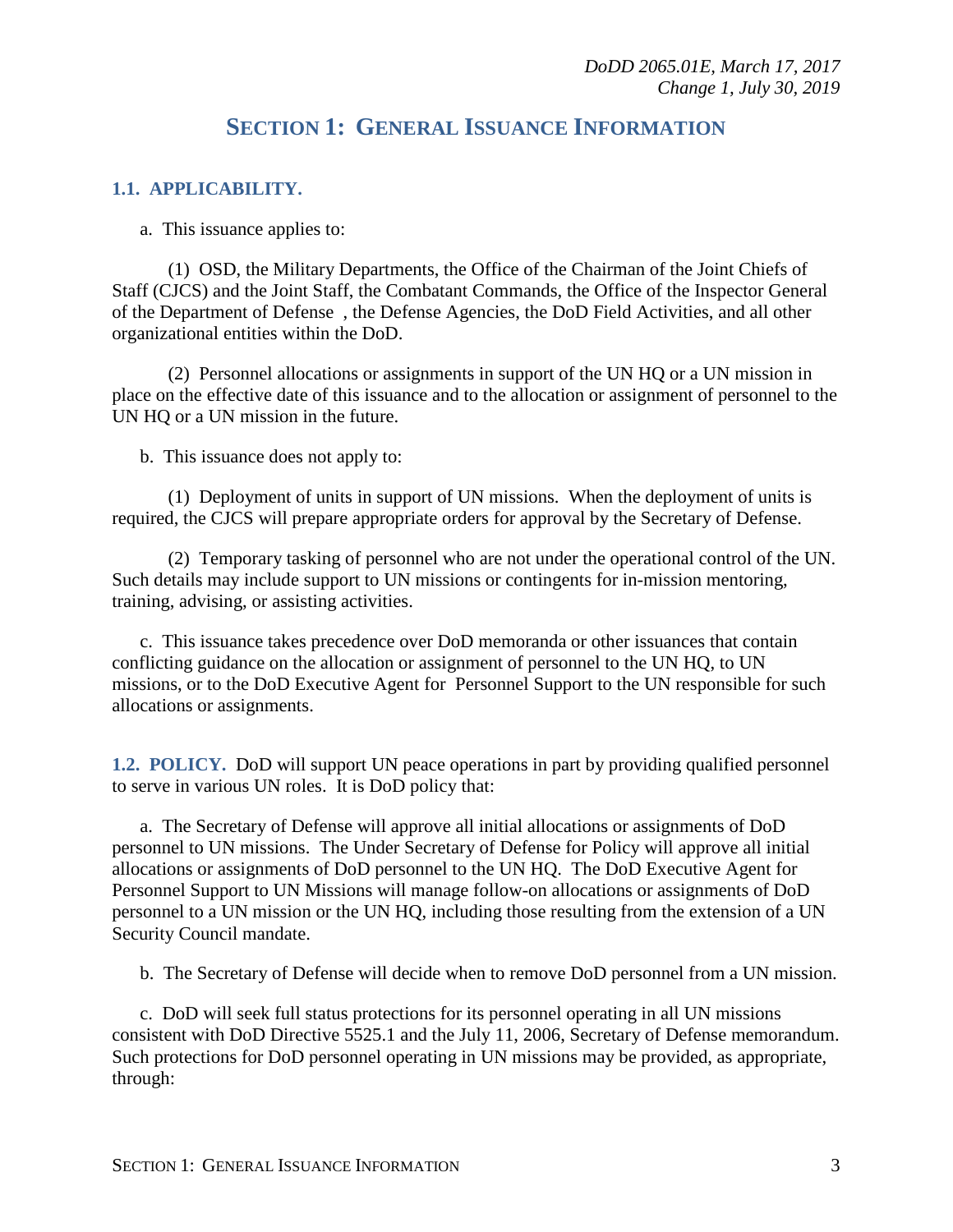(1) An international agreement that provides status protections in the country where the UN mission takes place, including bilateral or multilateral status of forces agreements, access agreements, defense cooperation agreements, and exchanges of diplomatic notes;

(2) A UN Security Council Resolution under Chapter VI or Chapter VII of the UN Charter; or

(3) Other legally binding provisions or agreements.

d. In accordance with U.S. policy and Title 22, United States Code (U.S.C.), DoD will also ensure that personnel participate in UN peacekeeping or peace enforcement missions only in countries where sufficient protections from the International Criminal Court (ICC) exist. Such protections may be provided, as appropriate, through the means noted in Paragraph 1.2.c., as well as on the basis of other bilateral agreements between the United States and the host country consistent with Article 98 of the Rome Statute of the ICC.

e. The DoD Executive Agent for Personnel Support to the UN will ensure DoD personnel assigned to UN missions are equipped with adequate personal protective equipment and weapons to mitigate force protection risks.

f. No DoD military or civilian personnel serving in the UN HQ will receive direct compensation from the UN or subordinate their U.S. oath of office to an oath or declaration of the UN in accordance with Title 18, U.S.C.

g. DoD will allocate or assign personnel to the UN on a reimbursable basis, consistent with Title 22, U.S.C. Non-reimbursable support is only provided when specifically authorized by the Secretary of Defense.

### <span id="page-3-0"></span>**1.3. SUMMARY OF CHANGE 1.**

a. The major change to this issuance is a result of Commander, U.S. Africa Command's, request to the Under Secretary of Defense for Policy (USD(P)) for the geographic Combatant Commanders (GCCs) to have a better opportunity to engage earlier in the process of assigning DoD personnel to support UN missions. Paragraph 2.10. has been amended to require the coordination of the impacted GCC at the Chief of Staff-level or higher on all initial allocations or assignments of DoD personnel to a UN mission in a GCC's area of responsibility.

b. Paragraphs 2.9. and 2.10. have been amended to facilitate coordination between the impacted GCC and the U.S. Military Observer Group (USMOG) commander regarding GCCspecific pre-deployment training requirements.

c. All other changes are administrative in nature and clarify or standardize language and procedures throughout the directive.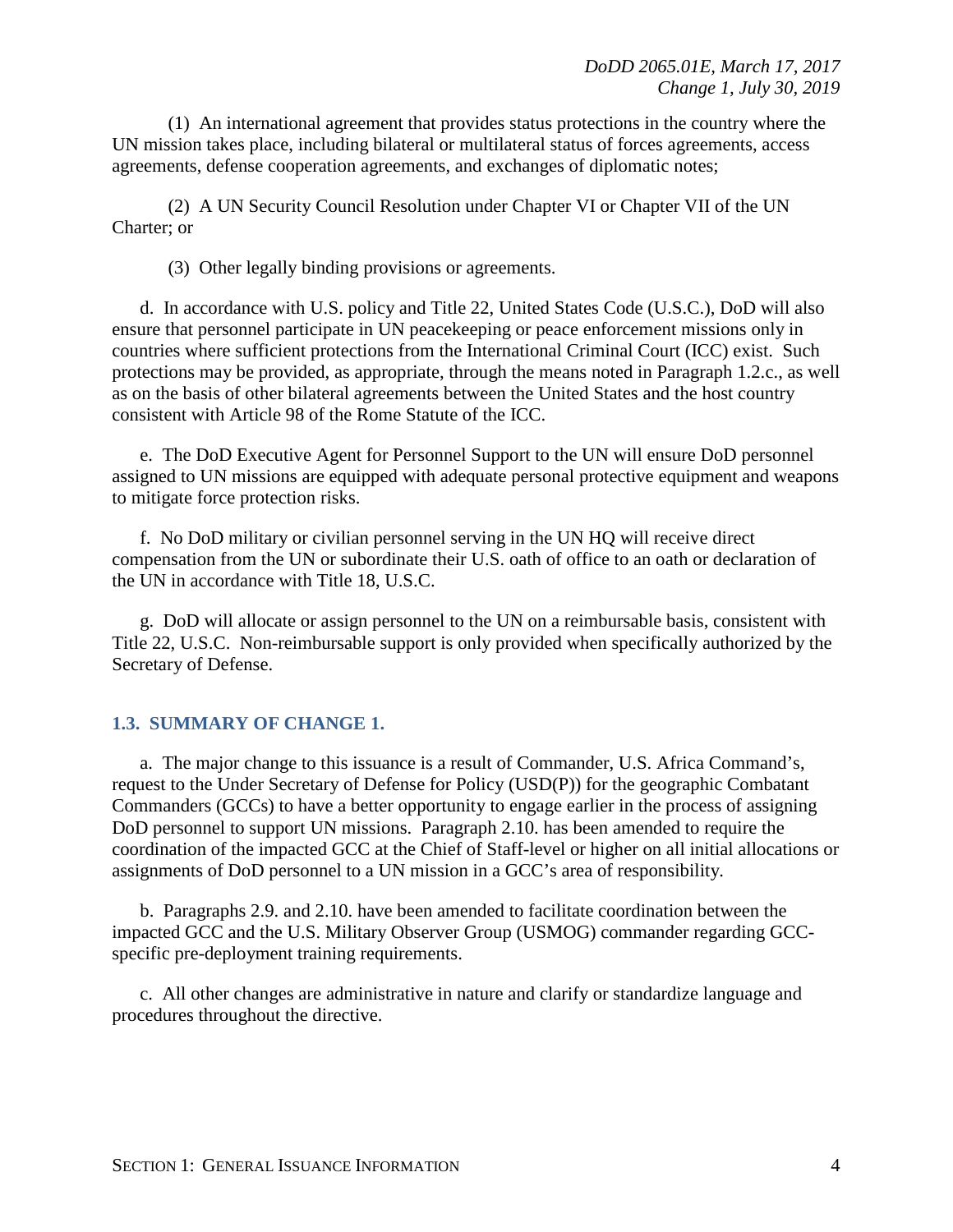## **SECTION 2: RESPONSIBILITIES**

#### <span id="page-4-1"></span><span id="page-4-0"></span>**2.1. USD(P).** The USD(P):

a. Endorses all initial allocations or assignments of DoD personnel to UN missions to the Secretary of Defense for approval.

b. Approves initial allocations or assignments of DoD personnel to the UN HQ.

#### <span id="page-4-2"></span>**2.2. ASSISTANT SECRETARY OF DEFENSE FOR SPECIAL OPERATIONS AND LOW-INTENSITY CONFLICT.** Under the authority, direction, and control of the USD(P), and as the principal civilian advisor to the USD(P) and the Secretary of Defense on peace operations with overall supervision of all peace operations within DoD, the Assistant Secretary of Defense for Special Operations and Low-Intensity Conflict:

a. Oversees and manages the process for the receipt, analysis, coordination, and approval (or other disposition) of UN requests for the allocation or assignment of DoD personnel to the UN HQ or a UN mission, as forwarded by the Department of State to DoD.

b. Administers the personnel working group to coordinate, provide analysis, and synchronize manning requirements for DoD personnel support to the UN.

c. Upon receipt of a Department of State request for DoD personnel to be assigned to a UN mission, ensures, in coordination with the General Counsel of the Department of Defense, that such personnel will be accorded sufficient legal protections and immunities, including from the jurisdiction of the ICC.

d. Forwards an action memorandum to the USD(P) for decision, coordinated with the CJCS, the General Counsel of the Department of Defense, the Under Secretary of Defense for Personnel and Readiness, the Under Secretary of Defense (Comptroller)/Chief Financial Officer of the Department of Defense, and others as appropriate for the initial allocation or assignment of DoD personnel to the UN HQ.

e. Forwards a similarly coordinated action memorandum through the USD(P) to the Secretary of Defense for decision regarding the initial allocation or assignment of DoD personnel to a UN mission.

f. Oversees and manages all other direct and indirect DoD assistance to UN peace operations, including but not limited to: logistics, technology, engineering, mentoring, defense equipment, exercises, training, and assessment.

<span id="page-4-3"></span>**2.3. UNDER SECRETARY OF DEFENSE FOR PERSONNEL AND READINESS .** The Under Secretary of Defense for Personnel and Readiness, in coordination with the USD(P) and the DoD Component heads, establishes policies to support the allocation or assignment of DoD military or civilian personnel to support the UN.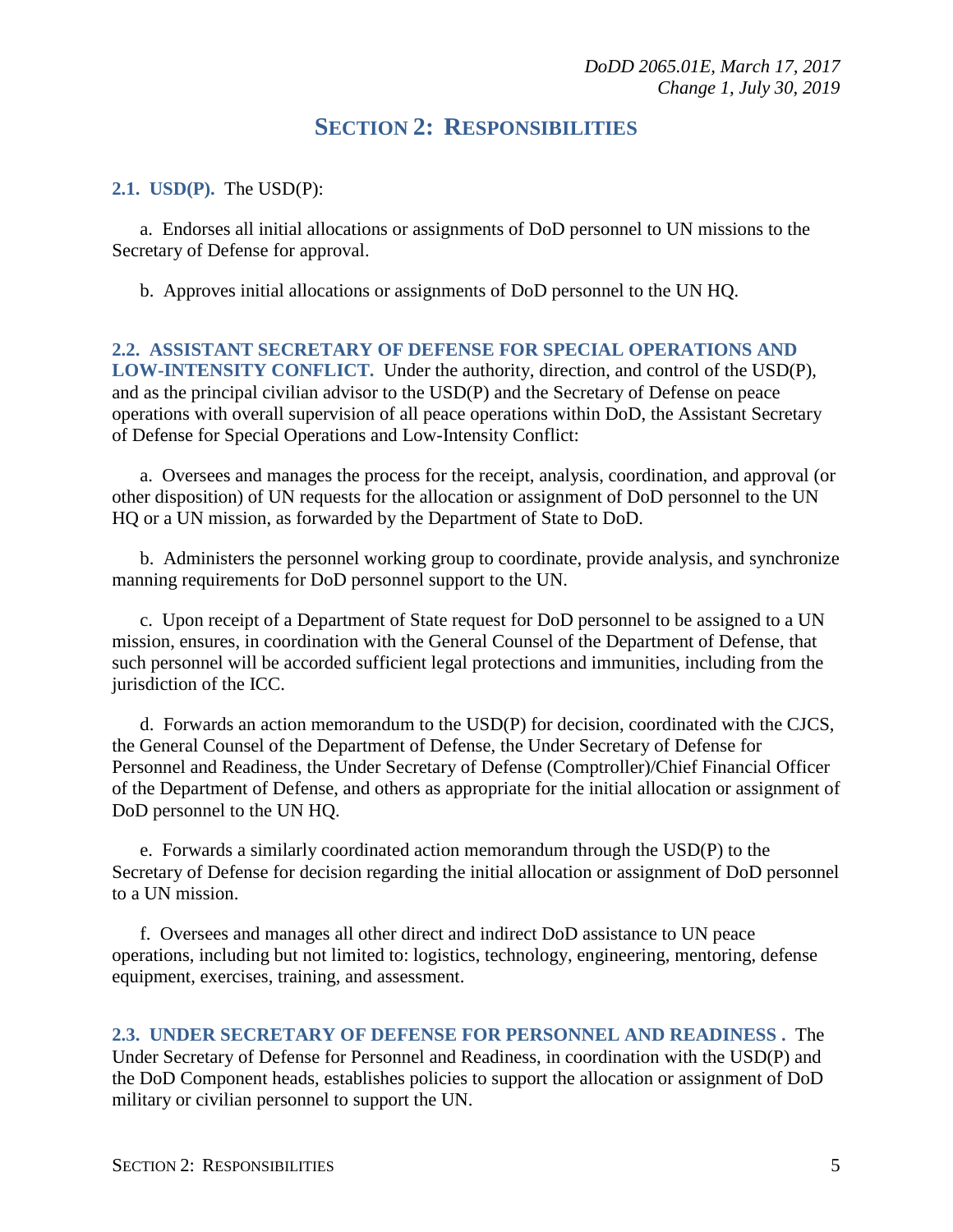<span id="page-5-0"></span>**2.4. GENERAL COUNSEL OF THE DEPARTMENT OF DEFENSE.** The General Counsel of the Department of Defense will provide legal advice and assistance on DoD personnel support to the UN, including regarding compliance with the requirements of Title 22, U.S.C., and regarding efforts to ensure that DoD personnel assigned to a UN mission will be accorded sufficient legal protections and immunities, including from the jurisdiction of the ICC.

<span id="page-5-1"></span>**2.5. DIRECTOR, DEFENSE INTELLIGENCE AGENCY.** Under the authority, direction, and control of the Under Secretary of Defense for Intelligence, the Director, Defense Intelligence Agency, conducts monthly assessments of each UN mission to which DoD allocates or assigns personnel to assist DoD leadership in establishing appropriate force protection measures, determining the level of personnel support, and shaping DoD policy for the mission.

<span id="page-5-2"></span>**2.6. OSD PRINCIPAL STAFF ASSISTANTS.** The OSD Principal Staff Assistants exercise their designated authorities and responsibilities as established by law or DoD guidance to assist the DoD Executive Agent for Personnel Support to the UN.

<span id="page-5-3"></span>**2.7. SECRETARIES OF THE MILITARY DEPARTMENTS.** The Secretaries of the Military Departments:

a. Provide qualified and experienced personnel to support the UN. Personnel allocated or assigned to UN missions will report to the USMOG for pre-deployment training and for administrative and logistics support before executing their assignments. Personnel selected for allocation or assignment at the UN HQ will be assigned to USMOG with duty at New York City, New York.

b. Nominate qualified and experienced personnel in coordination with USMOG to compete for positions at the UN HQ as directed by OSD. Assign personnel selected for UN HQ positions to USMOG.

c. Provide the staff for USMOG as requested by the DoD Executive Agent for Personnel Support to the UN.

d. Credit, professionally reward, and track UN experience and expertise within respective personnel systems.

e. Cooperate with and support the DoD Executive Agent for Personnel Support to the UN to ensure the effective and efficient use of resources to facilitate accomplishment of the mission.

f. Provide representation to the Assistant Secretary of Defense for Special Operations and Low-Intensity Conflict personnel working group.

<span id="page-5-4"></span>2.8. SECRETARY OF THE ARMY. In addition to the responsibilities in Paragraph 2.7., and in his or her capacity as the DoD Executive Agent for Personnel Support to the UN, the Secretary of the Army: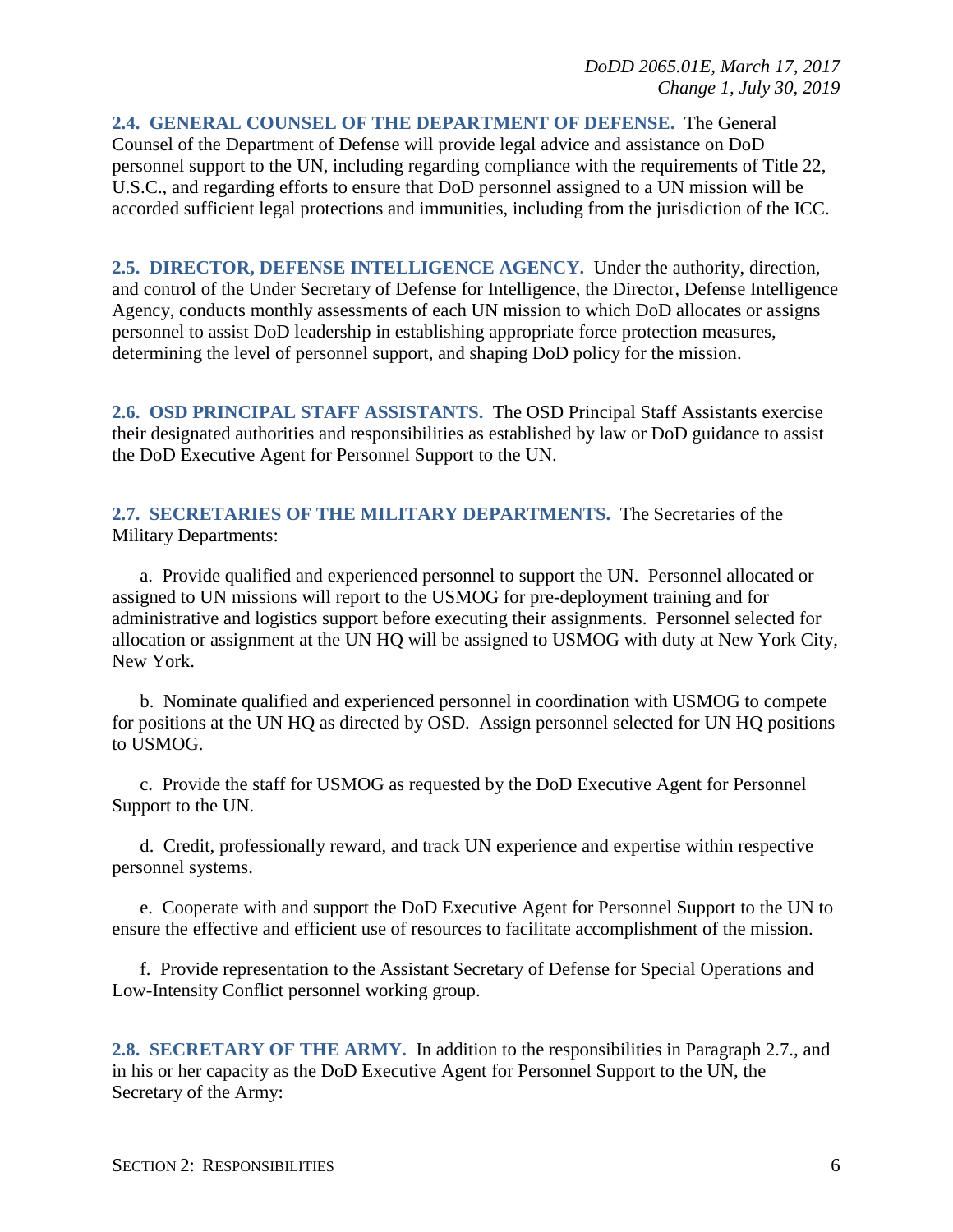a. Oversees all DoD personnel allocated or assigned to the UN HQ or a UN mission through the USMOG commander to ensure that mission requirements, administrative requirements or control, and logistics demands of the personnel are met.

b. Programs and budgets to fund the operational and support requirements of the USMOG. Provides administrative and logistics support for personnel assigned to the UN HQ or a UN mission, including but not limited to equipment, training, and transportation.

c. Provides an officer in the grade of O-6 to serve as the Commander of USMOG.

d. Coordinates with the U.S. Mission to the United Nations/Military Staff Committee to process Service nominations for validated positions at UN HQ.

e. Coordinates with the CJCS and Secretaries of the Military Departments, or their designated representatives, to identify personnel and their replacements to serve in approved allocations or assignments to the UN HQ and UN missions.

f. Develops and manages a program to create a population of officers steeped in peace operations training, experience, and leadership that will be able to lead UN peace operations at the senior levels, and executes this task in relation to the implementation of the Army's role as the Joint Proponent for Peacekeeping and Stability Operations in accordance with the June 11, 2013, Secretary of Defense Memorandum.

<span id="page-6-0"></span>**2.9. CJCS.** The CJCS or designee:

a. Coordinates with the Assistant Secretary of Defense for Special Operations and Low-Intensity Conflict and the impacted GCC on memoranda seeking the initial allocation or assignment of DoD personnel to the UN HQ and UN missions.

b. Upon receipt of an approved allocation or assignment of a U.S. Service member to the UN HQ or a UN mission, requests the Secretaries of the Military Departments and, when appropriate, the Commander, U.S. Special Operations Command, and other Combatant Commanders, to provide qualified personnel for such allocations or assignments.

c. Facilitates the USMOG commander's ability to receive and conduct GCC-specific training events relevant to the changing environment within a GCC's area of responsibility.

#### <span id="page-6-1"></span>**2.10. GCCS.** The GCCs:

a. Provide Chief of Staff-level or higher coordination and recommendations to the CJCS regarding requests for the initial allocation or assignment of DoD personnel to UN missions in the GCC's area of responsibility.

b. As requested by the CJCS and in accordance with capacity, resources, and regional alignment, provide personnel to serve in approved allocations or assignments to the UN HQ or a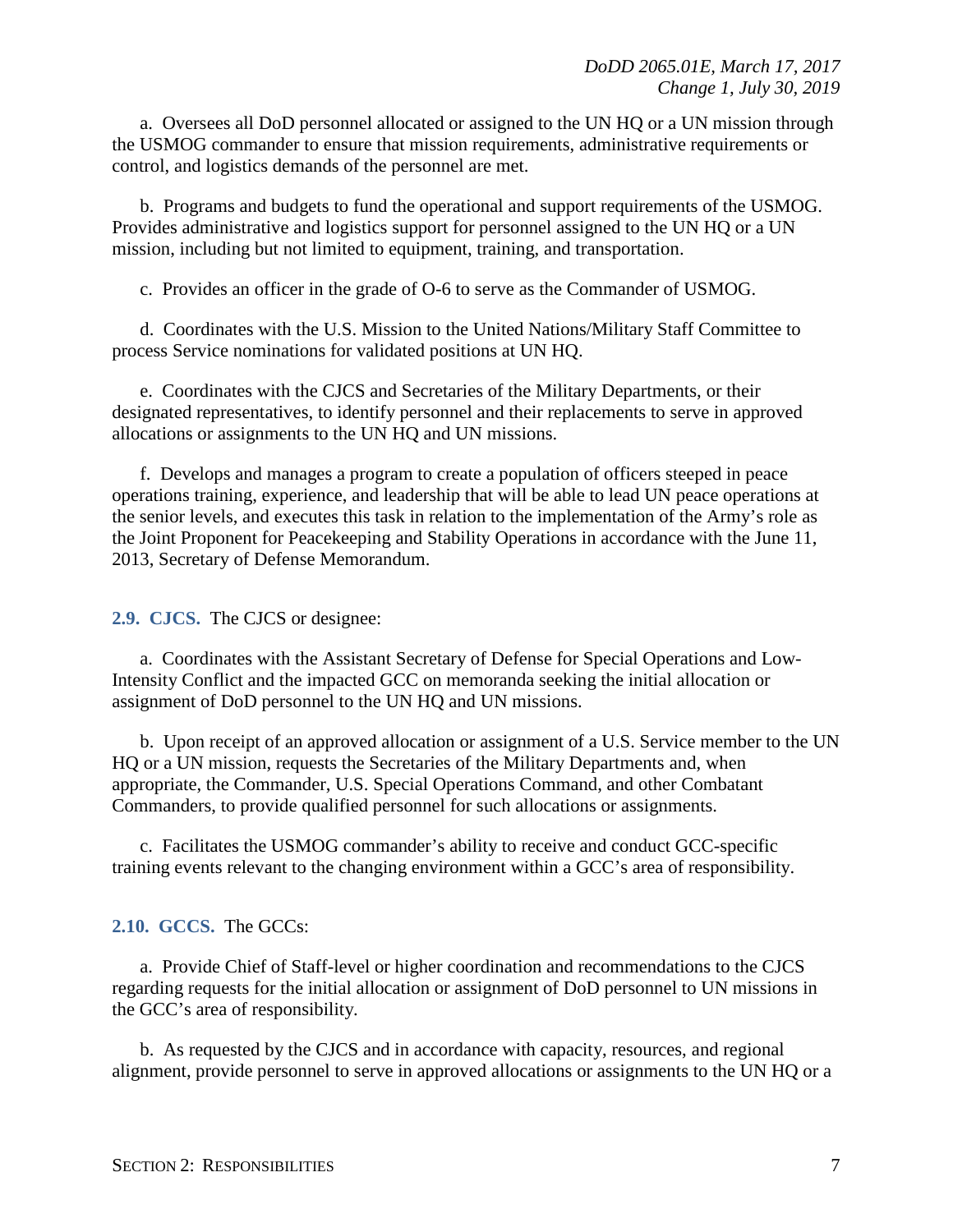UN mission on a temporary basis pending the identification and allocation or assignment of a permanent fill.

c. Pursuant to DoD Instruction 2000.12, exercise tactical control for force protection for all DoD personnel assigned to a UN mission in their respective geographic areas of responsibility.

d. Provide threat and vulnerability assessments for new allocations or assignments to UN missions. Conduct annual threat assessments of locations where DoD personnel support UN missions.

e. In accordance with DoD Instruction 2000.12, coordinate with the U.S. Embassy in the country where the UN mission takes place to establish who may be in the best position to provide force protection support to DoD personnel allocated or assigned to the UN.

f. Coordinate with the Secretary of Defense for any decision to relocate DoD personnel temporarily from a UN mission. This requirement does not limit the Commander's inherent authority and obligation to use all necessary means and to take appropriate action in defense of U.S. Service members, or the ability to relocate personnel in exigent circumstances that do not permit prior coordination.

g. Coordinate with the USMOG commander, as required, to ensure pre-deployment training for personnel assigned to a UN mission meets all theater entry requirements and accounts for the changing environment within the GCC area of responsibility.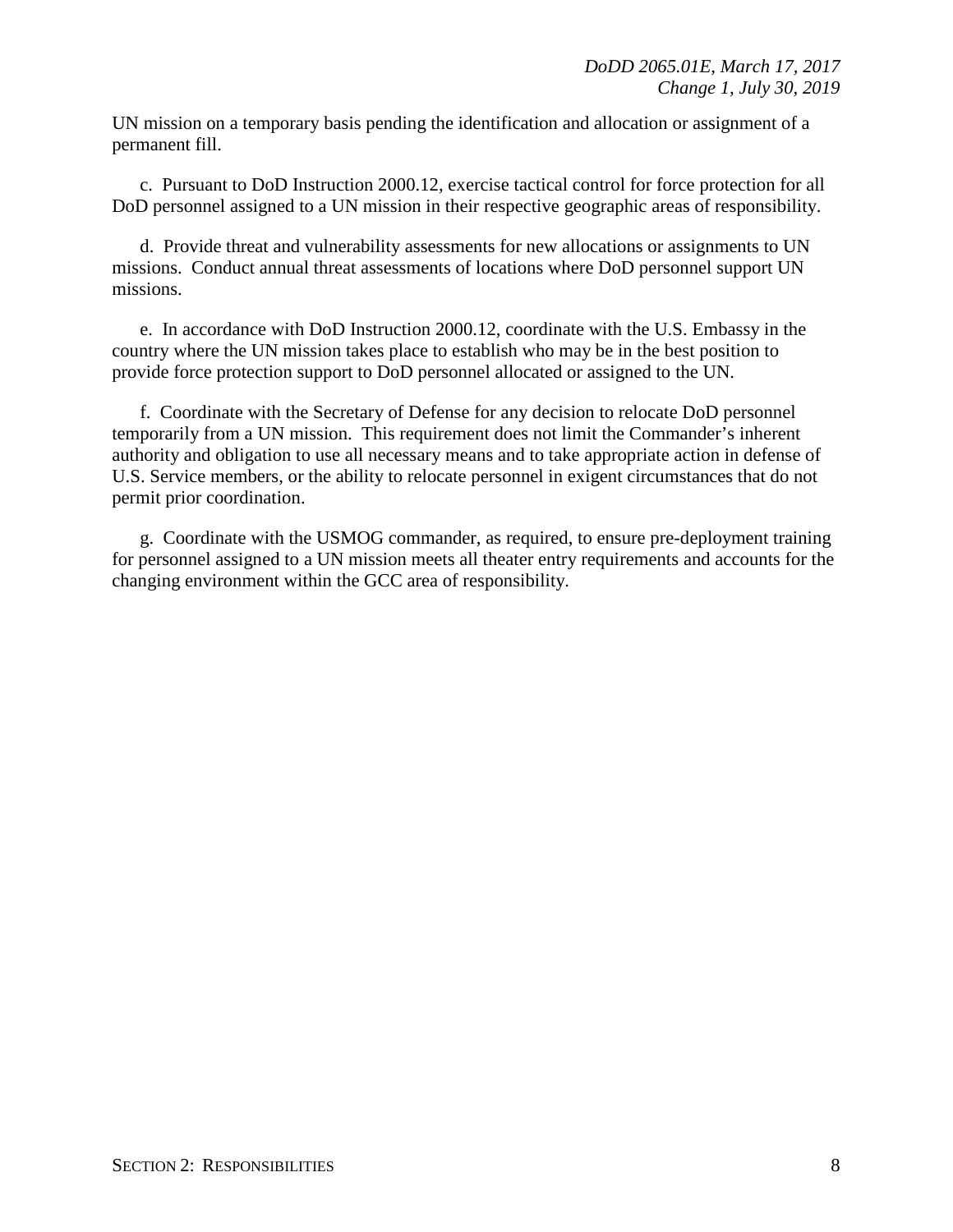*DoDD 2065.01E, March 17, 2017 Change 1, July 30, 2019* 

# **GLOSSARY**

## <span id="page-8-1"></span><span id="page-8-0"></span>**G.1. ACRONYMS.**

| <b>CJCS</b>  | Chairman of the Joint Chiefs of Staff |
|--------------|---------------------------------------|
| <b>GCC</b>   | geographic Combatant Commander        |
| <b>ICC</b>   | International Criminal Court          |
| <b>UN</b>    | <b>United Nations</b>                 |
| UN HQ        | United Nations Headquarters           |
| U.S.C.       | <b>United States Code</b>             |
| USD(P)       | Under Secretary of Defense for Policy |
| <b>USMOG</b> | <b>U.S. Military Observer Group</b>   |
|              |                                       |